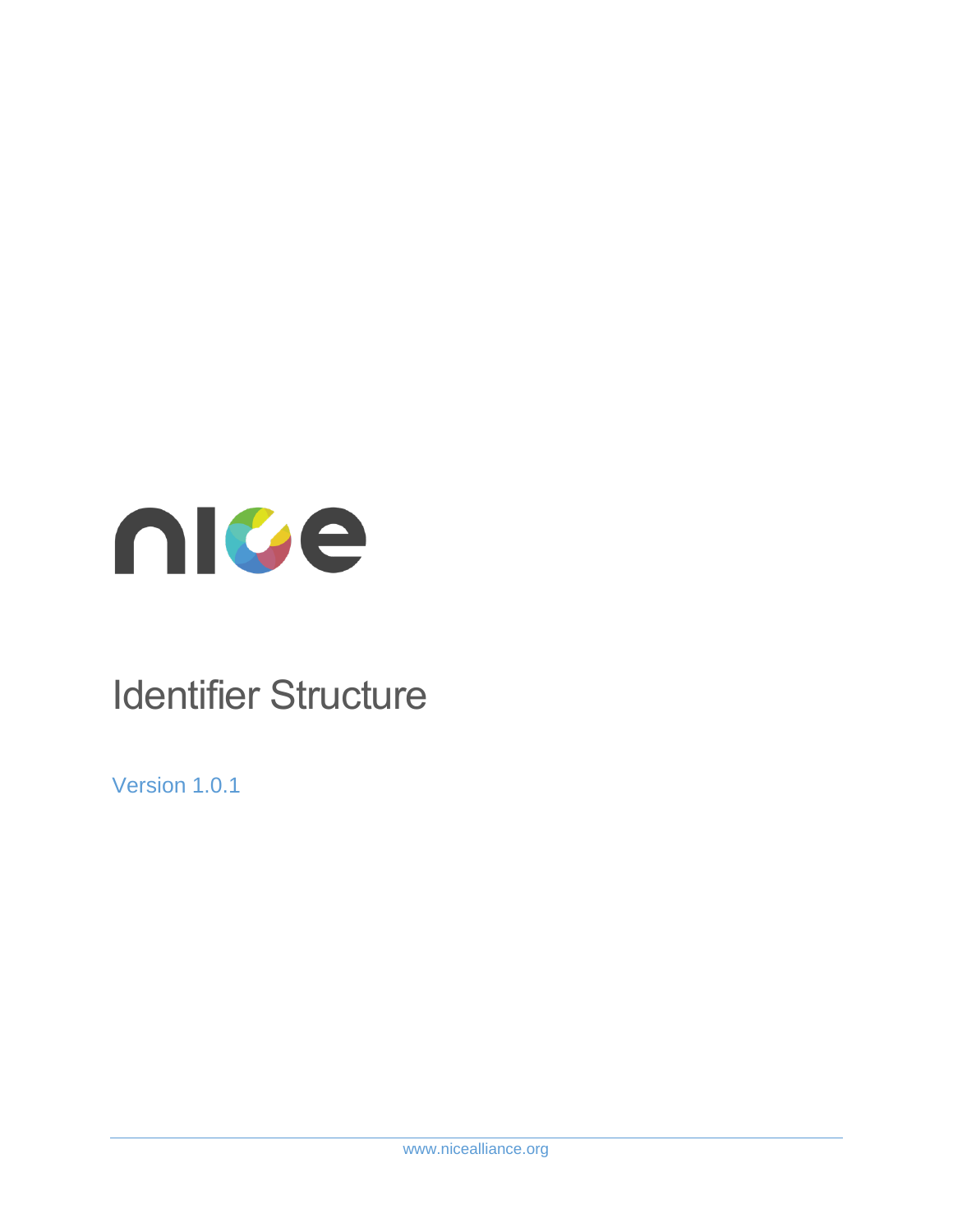Copyright 2019 NICE Alliance Promoters and other contributors to this document. All rights reserved. Third-party trademarks and names are the property of their respective owners.

Recipients of this document may copy, distribute, publish, or display this document so long as this copyright notice, license and disclaimer are retained with all copies of the document. No license is granted to modify this document.

THIS DOCUMENT IS PROVIDED "AS IS" AND WITHOUT WARRANTY OF ANY KIND. THE NICE ALLIANCE PROMOTERS AND ANY CONTRIBUTORS MAKE OR HAVE MADE NO REPRESENTATIONS OR WARRANTIES WHATSOEVER EXPRESS OR IMPLIED, STATUTORY OR OTHERWISE, REGARDING THE CONTENTS OF THIS DOCUMENTS AND/OR USE THEREOF, INCLUDING WITHOUT LIMITATION, ANY REPRESENTATION OR WARRANTY OF ACCURACY, RELIABILITY, MERCHANTABILITY, GOOD TITLE, NON-INFRINGEMENT, OR FITNESS FOR ANY PARTICULAR PURPOSE.

IN NO EVENT SHALL THE NICE ALLIANCE PROMOTERS, ANY CONTRIBUTORS OR THEIR AFFILIATES, INCLUDING THEIR RESPECTIVE EMPLOYEES, DIRECTORS, OFFICERS OR AGENTS, BE LIABLE FOR ANY DIRECT, INDIRECT, SPECIAL, INCIDENTAL, PUNITIVE OR CONSEQUENTIAL DAMAGES, ARISING OUT OF OR RELATING TO ANY USE OR DISTRIBUTION OF OR INABILITY TO USE THIS DOCUMENT (INCLUDING FUTURE UPDATES TO THIS DOCUMENTS), WHETHER OR NOT (1) SUCH DAMAGES ARE BASED UPON TORT, NEGLIGENCE, FRAUD, WARRANTY, CONTRACT OR ANY OTHR LEGAL THEORY, (2) THE NICE ALLIANCE PROMOTERS, CONTRIBUTORS OR THEIR AFFILIATES HAVE BEEN ADVISED OF THE POSSIBILITY OF SUCH DAMAGES; OR (3) SUCH DAMAGES WERE REASONABLY FORESEEABLE.

THIS DOCUMENT IS SUBJECT TO CHANGE AND UPDATED VERSIONS MAY BE DEVELOPED BY THE NICE ALLIANCE PROMOTERS.

Scenera, Inc., Nikon Corporation, Sony Semiconductor Solutions Corporation, Wistron Corporation and Hon Hai Precision Industry Co., Ltd.(NICE Alliance Promoters) contributed to this document.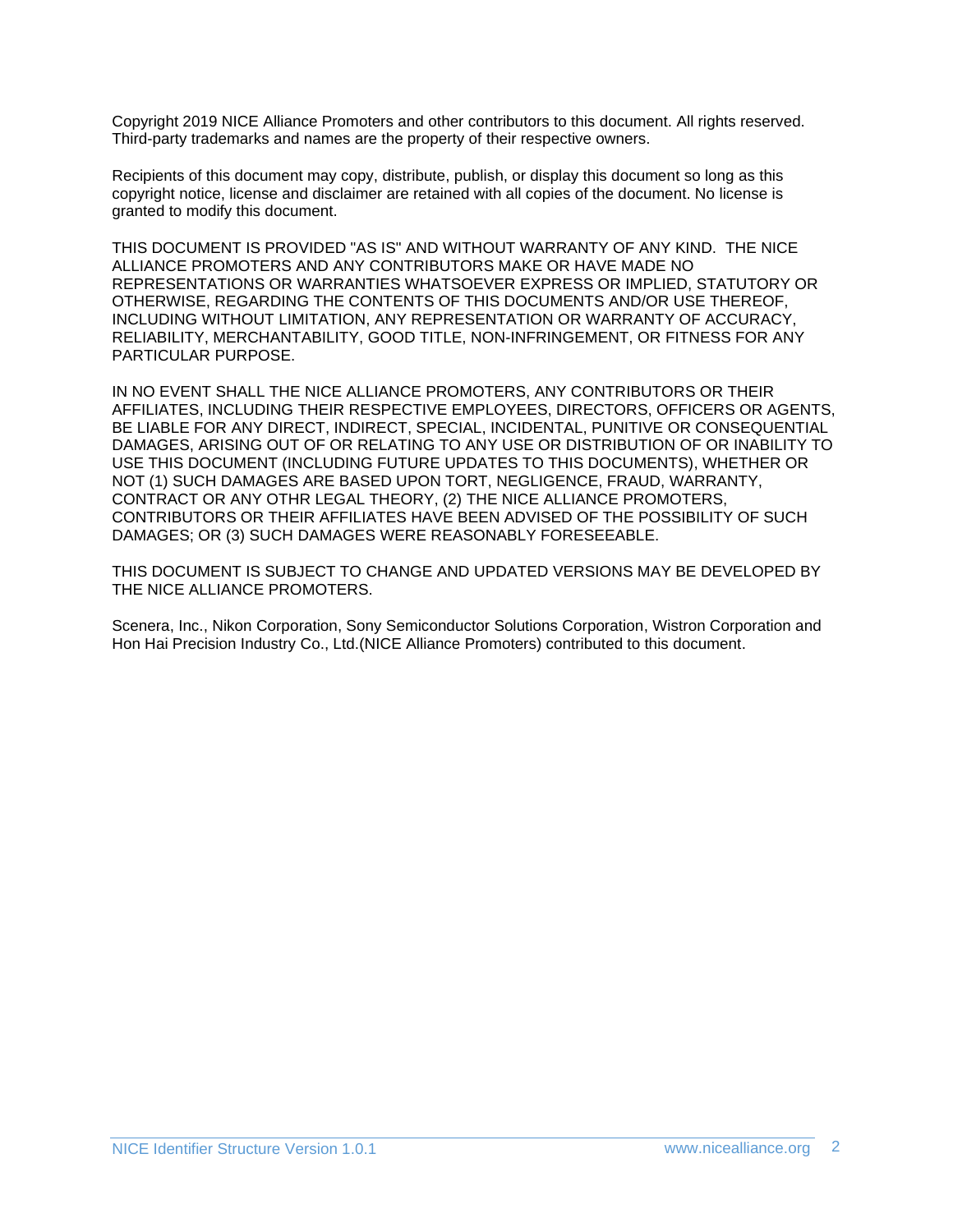# Revision History

| Version            | Date        | Comments                   |
|--------------------|-------------|----------------------------|
| 0.9 <sub>rc1</sub> | 13 Nov 2018 | First draft                |
| 0.9 <sub>rc2</sub> | 25 Feb 2019 | Second draft               |
| 0.9                | 25 Mar 2019 | Final draft                |
| 1.0                | 22 May 2019 | Final release              |
| 1.0.1              | 20 Dec 2019 | No change from version 1.0 |

# **Contributors**

| <b>Name</b>        | Company |
|--------------------|---------|
| Andrew Wajs        | Scenera |
| Aviram Cohen       | Scenera |
| Munehiro Shimomura | Sony    |
| Hironori Miyoshi   | Sony    |
| <b>Wendy Tin</b>   | Wistron |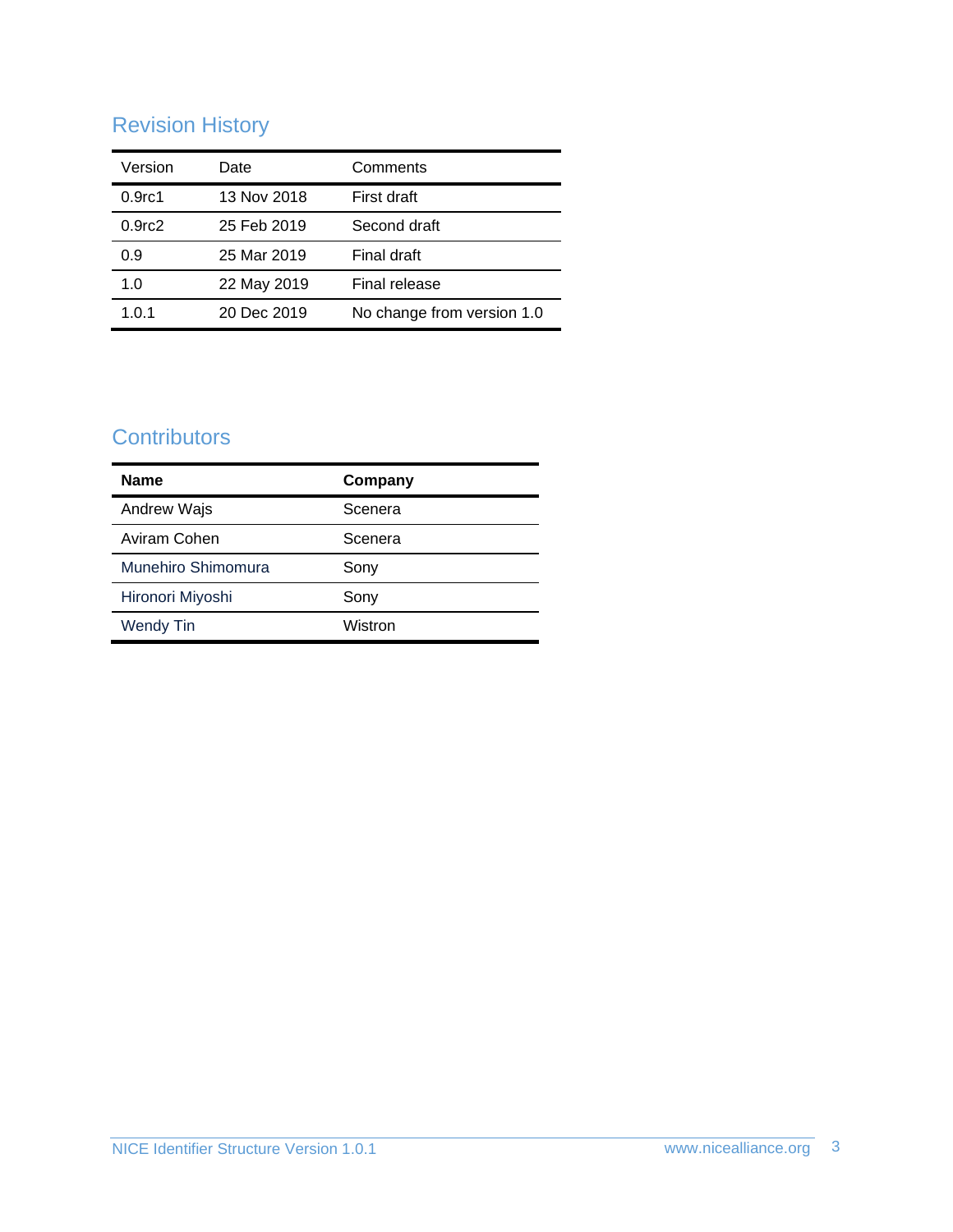# **Table of Contents**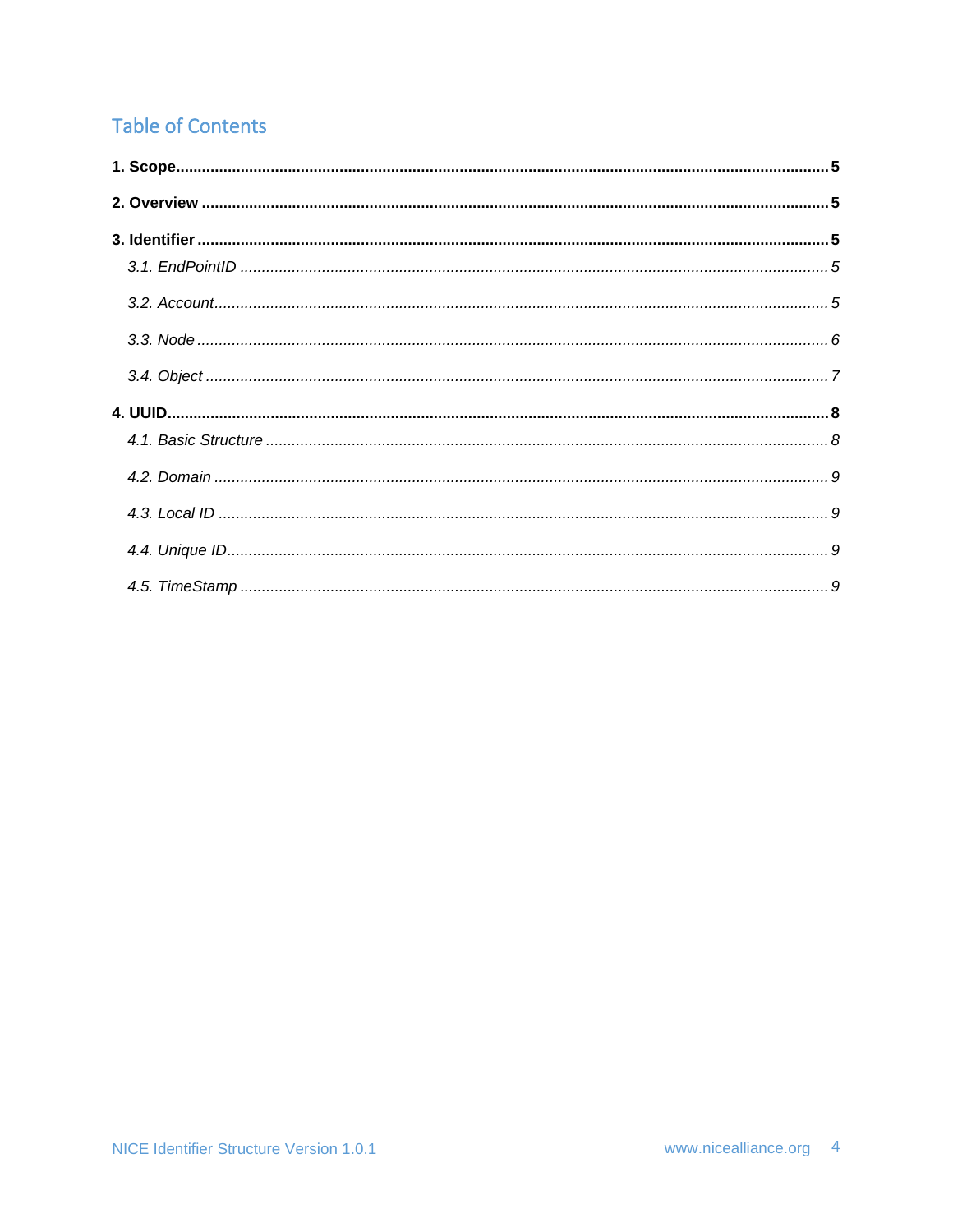## <span id="page-4-0"></span>**1. Scope**

This document provides the rule for identifiers utilized in the NICE System.

#### <span id="page-4-1"></span>**2. Overview**

Identifiers are used in NICE System to uniquely identify Entities. The Identifier has the original issuer of the identifier and the scope of uniqueness. This specification defines their combination and the notation format of the identifier.

The identifier may depend on the primary identifier (e.g. DeviceID).

Note that the same identifier might be generated if more than one original issuer exist in the same scope of uniqueness. Collision avoidance rules a required in such cases.

#### <span id="page-4-3"></span><span id="page-4-2"></span>**3. Identifier**

## 3.1. EndPointID

| ID                          |                | <b>Original issuer</b> | Scope of           | <b>Format</b> |
|-----------------------------|----------------|------------------------|--------------------|---------------|
|                             | <b>NICE LA</b> | <b>NICE AS</b>         | uniqueness         |               |
| EndPointID                  | х              |                        | <b>NICE System</b> | UUID          |
| <b>NICEAccountServiceID</b> | x              |                        | <b>NICE System</b> | uuid          |
| DeviceID                    | x              |                        | <b>NICE System</b> | uuid          |
| AppID                       | X              | X                      | <b>NICE System</b> | UUID          |
| AppInstanceID               | х              | х                      | <b>NICE System</b> | uuid          |

#### <span id="page-4-4"></span>3.2. Account

| ID                    | <b>Original issuer</b> |                | Scope of           | <b>Format</b> |
|-----------------------|------------------------|----------------|--------------------|---------------|
|                       | <b>NICE LA</b>         | <b>NICE AS</b> | uniqueness         |               |
| AccountID             |                        | x              | <b>NICE System</b> | uuid          |
| AppDeveloperID        |                        | х              | <b>NICE System</b> | uuid          |
| MasterIssuerID        | x                      |                | <b>NICE System</b> | uuid          |
| ManufacturerID        | x                      |                | <b>NICE System</b> | uuid          |
| <b>DeviceSellerID</b> |                        |                | <b>NICE System</b> | UUID          |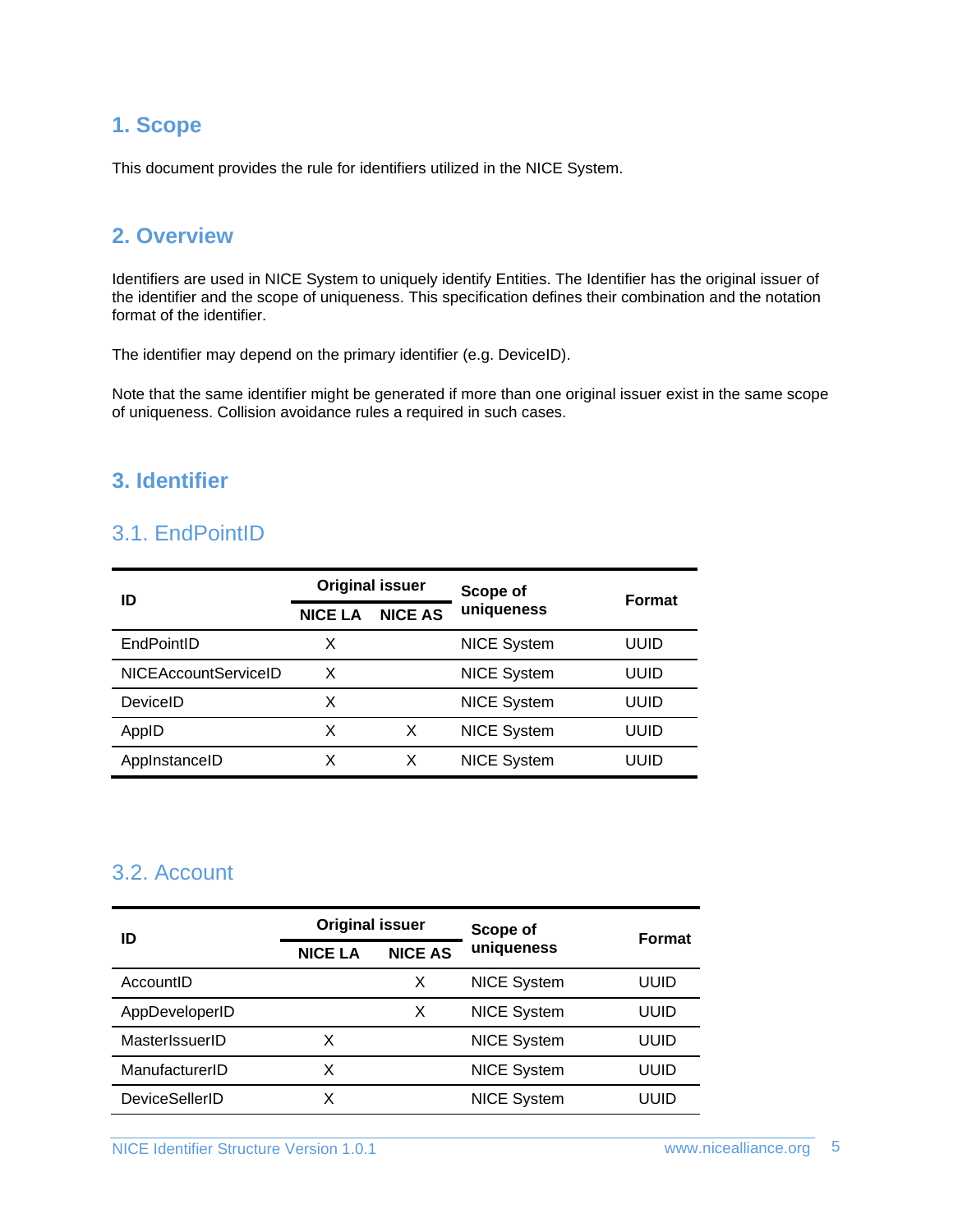# <span id="page-5-0"></span>3.3. Node

| ID           | <b>Original issuer</b> |                    | Scope of the       | Format                                     | <b>Allowed Value</b>           |  |
|--------------|------------------------|--------------------|--------------------|--------------------------------------------|--------------------------------|--|
|              | <b>Device</b>          | <b>App/Service</b> | uniqueness         |                                            |                                |  |
| NodelD       | X                      | X                  | Device/App/Service | 4-digit zero-padded<br>hexadecimal(16bit). | 0000 is<br>reserved.           |  |
|              |                        |                    |                    |                                            | 0001 through<br>ffff for Node. |  |
| PortID       | X                      | X                  | Node               | 4-digit zero-padded<br>hexadecimal(16bit). | 0000 is<br>reserved.           |  |
|              |                        |                    |                    |                                            | 0001 through<br>ffff for Node. |  |
| TransducerID | X                      | X                  | Node               | 4-digit zero-padded<br>hexadecimal(16bit). | 0000 through<br>ffff           |  |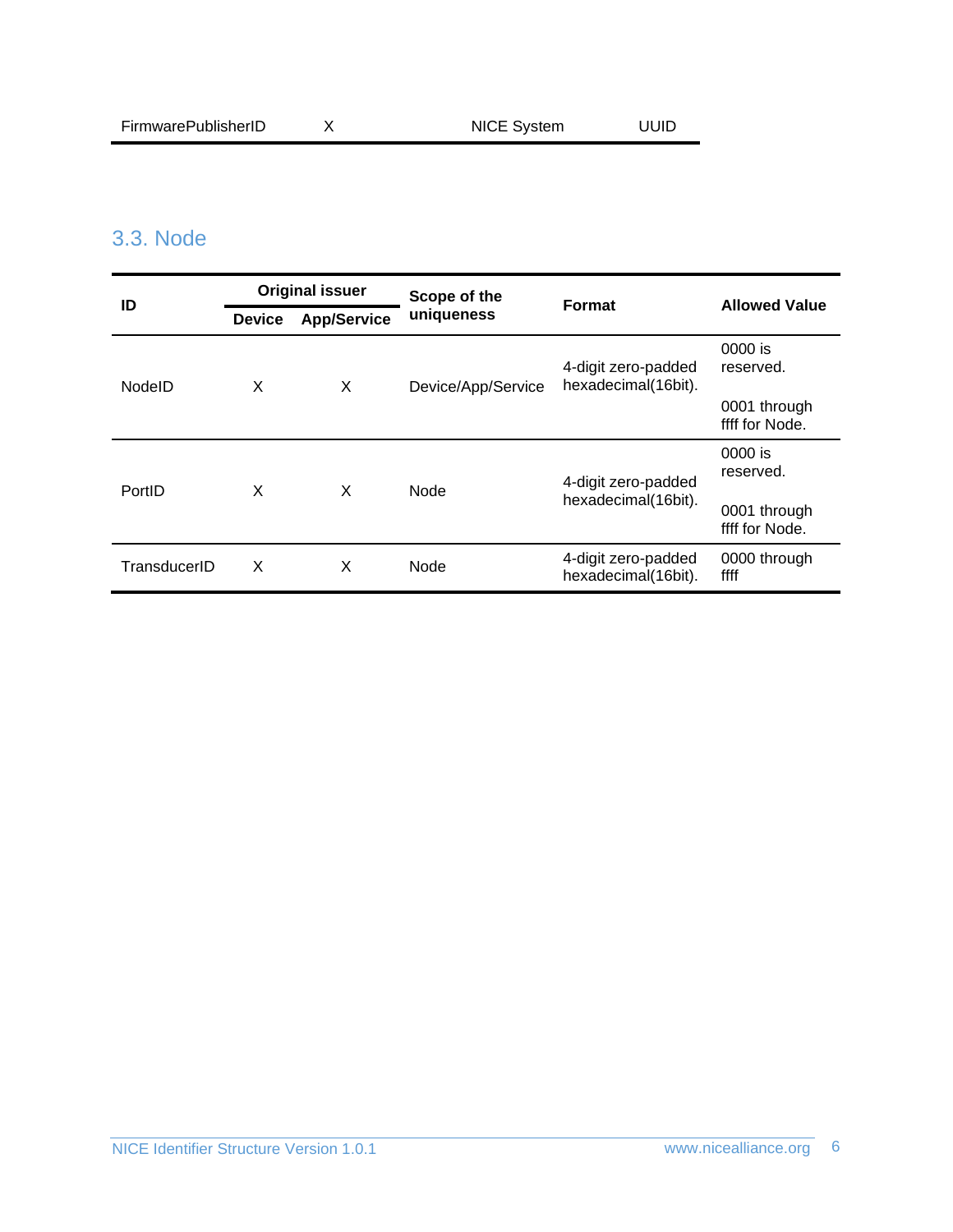# <span id="page-6-0"></span>3.4. Object

|                      | Original issuer         |                         |               |                    |                        |                                                                       |
|----------------------|-------------------------|-------------------------|---------------|--------------------|------------------------|-----------------------------------------------------------------------|
| ID                   | <b>NICE</b><br>LA       | <b>NICE</b><br>AS       | <b>Device</b> | <b>App/Service</b> | Scope of<br>uniqueness | Format                                                                |
| AlgorithmID          | $\overline{X}$          |                         |               |                    | <b>NICE System</b>     | UUID                                                                  |
| AudioAnalysisID      | $\overline{\mathsf{X}}$ |                         |               |                    | <b>NICE System</b>     | UUID                                                                  |
| CustomAnalysisID     | $\overline{\mathsf{x}}$ |                         |               |                    | <b>NICE System</b>     | <b>UUID</b>                                                           |
| SceneEncryptionKeyID |                         | Χ                       |               |                    | <b>NICE System</b>     | <b>UUID</b>                                                           |
| PrivacyObjectID      |                         | $\overline{\mathsf{X}}$ |               |                    | <b>NICE System</b>     | <b>UUID</b>                                                           |
|                      |                         |                         |               |                    |                        | "SMD_" + NodelD + "_" +<br>Instance                                   |
| SceneModeID          |                         |                         |               | Χ                  | App/Service            | Instance:= 8-digit zero-<br>padded<br>hexadecimal(32bit).             |
|                      |                         |                         |               |                    |                        | "SMS_" + NodelD + "_" +<br>Instance                                   |
| SceneModeScheduleID  |                         |                         |               | Χ                  | App/Service            | Instance:= 8-digit zero-<br>padded<br>hexadecimal(32bit).             |
|                      |                         |                         |               |                    |                        | "CSQ_" + NodelD + "_" +<br>Instance                                   |
| CaptureSequenceID    |                         |                         |               | Χ                  | App/Service            | Instance: = 8-digit zero-<br>padded<br>hexadecimal(32bit).            |
| RefDataID            |                         |                         | X             | X                  | Original<br>issuer     | Determined by<br>Device/App/Service                                   |
|                      |                         |                         |               |                    |                        | "SMK_" + NodeID + "_" +<br>Instance                                   |
| SceneMarkID          |                         |                         | X             | X                  | Original<br>issuer     | $Instance := 8$ -digit zero-<br>padded<br>hexadecimal(32bit).         |
|                      |                         |                         |               |                    |                        | (Development use if the<br>most significant bit of<br>Instance is 1.) |
|                      |                         |                         |               |                    |                        | "SDT_" + NodelD + "_" +<br>Instance                                   |
| SceneDataID          |                         |                         | X             | X                  | Original<br>issuer     | $Instance := 8$ -digit zero-<br>padded<br>hexadecimal(32bit).         |
|                      |                         |                         |               |                    |                        | (Development use if the<br>most significant bit of<br>Instance is 1.) |
| DataSectionID        |                         |                         | X             | Χ                  | Original<br>issuer     | Determined<br>by Device/App/Service                                   |
| DetectedObjectID     |                         |                         | X             | X                  | Original<br>issuer     | Determined<br>by Device/App/Service                                   |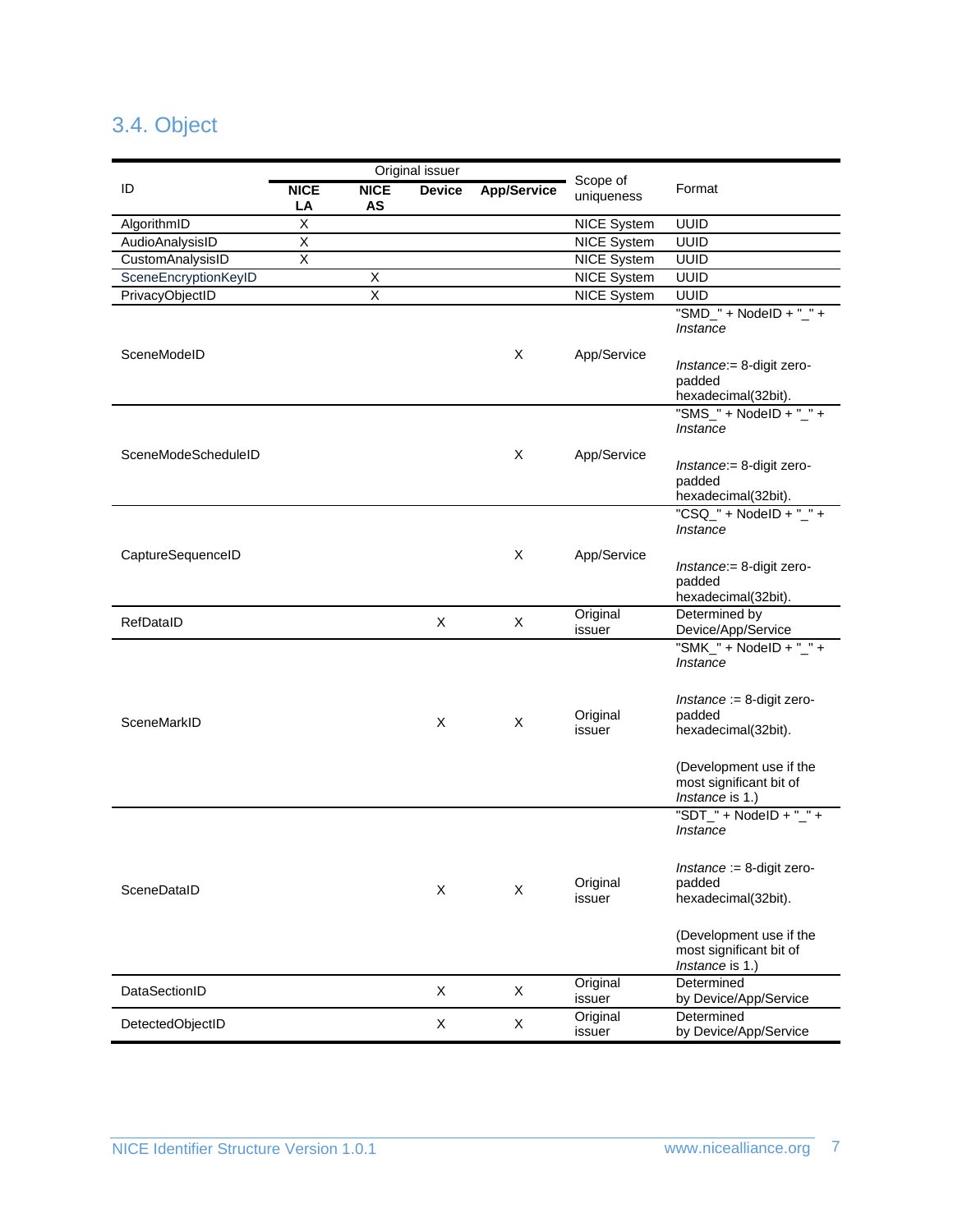## <span id="page-7-0"></span>**4. UUID**

The structure of the UUID is compliant with RFC4122. Note that this specification does not ensure global uniqueness. Within the NICE system each UUID is unique.

The usage rule of Local ID, TimeStamp and Unique ID allowed to define by Domain as long as the Domain ensures the uniqueness of UUID in the scope of the Domain.

## <span id="page-7-1"></span>4.1. Basic Structure

**UUID String Format IIIIIIII-TTTT-2TTT-dDDD-AAAAAAAAAAAA**

| <b>Field</b> | <b>Format</b>      |                                        | <b>Note</b>                                                                                           |
|--------------|--------------------|----------------------------------------|-------------------------------------------------------------------------------------------------------|
| Local ID     | IIIIIIII           | 8-digits<br>hexadecimal,<br>lowercase  | 32-bit value which is defined in each<br>Domain.                                                      |
| TimeStamp    | TTTT               | 4-digits<br>hexadecimal,<br>lowercase  | Higher 16-bit value of a monotonically<br>increasing value.                                           |
|              | 2TTT               | 4-digits<br>hexadecimal,<br>lowercase  | Lower 16-bit value of a monotonically<br>increasing value.                                            |
|              |                    |                                        | Most significant nibble (bit 15 to 12) must<br>be replaced with 0010b. 0010b means<br>UUID version 2. |
| Domain       | dDDD               | 4-digits<br>hexadecimal,<br>lowercase  | 16-bit value. The most significant 2-bit must<br>be 10 <sub>b</sub> .                                 |
| Unique ID    | <b>AAAAAAAAAAA</b> | 12-digits<br>hexadecimal,<br>lowercase | 48-bit value. Development use if the most<br>significant bit is 1.                                    |

String length is 36 bytes. Definition of the fields are as follows.